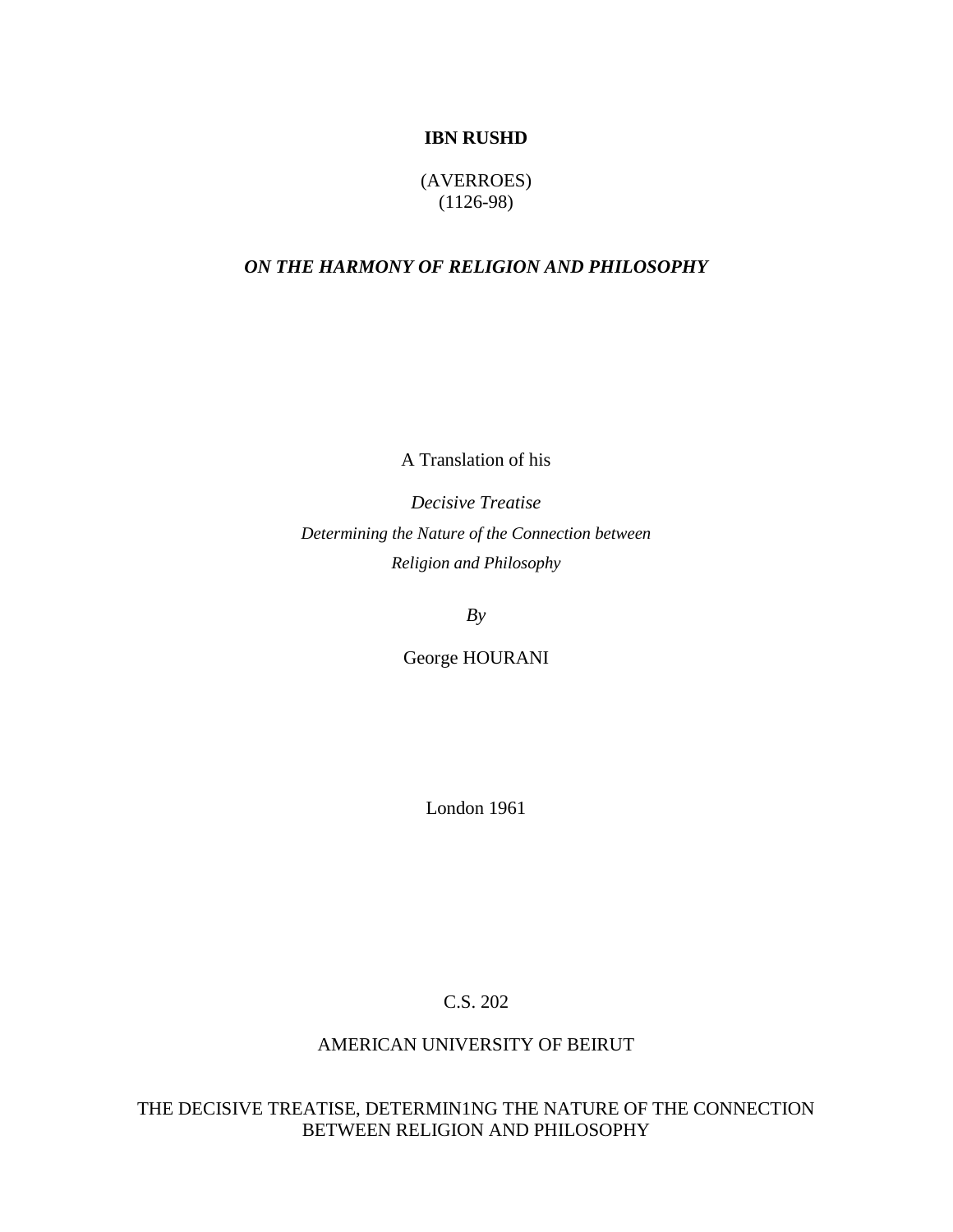#### *(What is the attitude of the Law to philosophy?)*

Thus spoke the lawyer, *imam,* judge, and unique scholar, Abul Walīd Muhammad Ibn Ahmad Ibn Rushd:

Praise be to God with all due praise, and a prayer for Muhammad His chosen servant and apostle. The purpose of this treatise is to examine, from the standpoint of the study of the Law, whether the study of philosophy and logic is allowed by the Law, or prohibited, or commanded– either by way of recommendation or as obligatory.

# CHAPTER ONE

#### *(THE LAW MAKES PHILOSOPHIC STUDIES OBLIGATORY)*

#### *(If teleological study of the world is philosophy, and if the Law commands such a study, then the Law commands philosophy.)*

We say: If the activity of 'philosophy' is nothing more than study of existing beings and reflection on them as indications of the Artisan, i.e. inasmuch as they are products of art (for beings only indicate the Artisan through our knowledge of the art in them, and the more perfect this knowledge is, the more perfect the knowledge of the Artisan becomes), and if the Law has encouraged and urged reflection on beings, then it is clear that what this name signifies is either obligatory or recommended by the Law.

#### *(The Law commands such a study.)*

That the Law summons to reflection on beings, and the pursuit of knowledge about them, by the intellect is clear from several verses of the Book of God, Blessed and Exalted, such as the saying of the Exalted, 'Reflect, you have vision:' this is textual authority for the obligation to use intellectual reasoning, or a combination of intellectual and legal reasoning. Another example is His saying, 'Have they not studied the kingdom of the heavens and the earth, and whatever things God has created?': this is a text urging the study of the totality of beings. Again, God the Exalted has taught that one of those whom He singularly honoured by this knowledge was Abraham, peace on him, for the Exalted said, 'So we made Abraham see the kingdom of the heavens and the earth, that he might be' (and so on to the end of the verse). The Exalted also said, 'Do they not observe the camels, how they have been created, and the sky, how it has been raised up?' and He said, 'and they give thought to the creation of the heavens and the earth', and so on in countless other verses.

*(This study must be conducted in the best manner, by demonstrative reasoning.)*

Since it has now been established that the Law has rendered obligatory the study of beings by the intellect, and reflection on them, and since reflection is nothing more than inference and drawing out of the unknown from the known, and since this is reasoning or at any rate done by reasoning, therefore we are under an obligation to carry on our study of beings by intellectual reasoning. It is further evident that this manner of study, to which the Law summons and urges, is the most perfect kind of study using the most perfect kind of reasoning; and this is the kind called 'demonstration'.

*(To master this instrument the religious thinker must make a preliminary study of logic, just as the lawyer must study legal reasoning. This is no more heretical in one case than in the other. And logic must be learned from the ancient masters, regardless of the fact that they were not Muslims.)*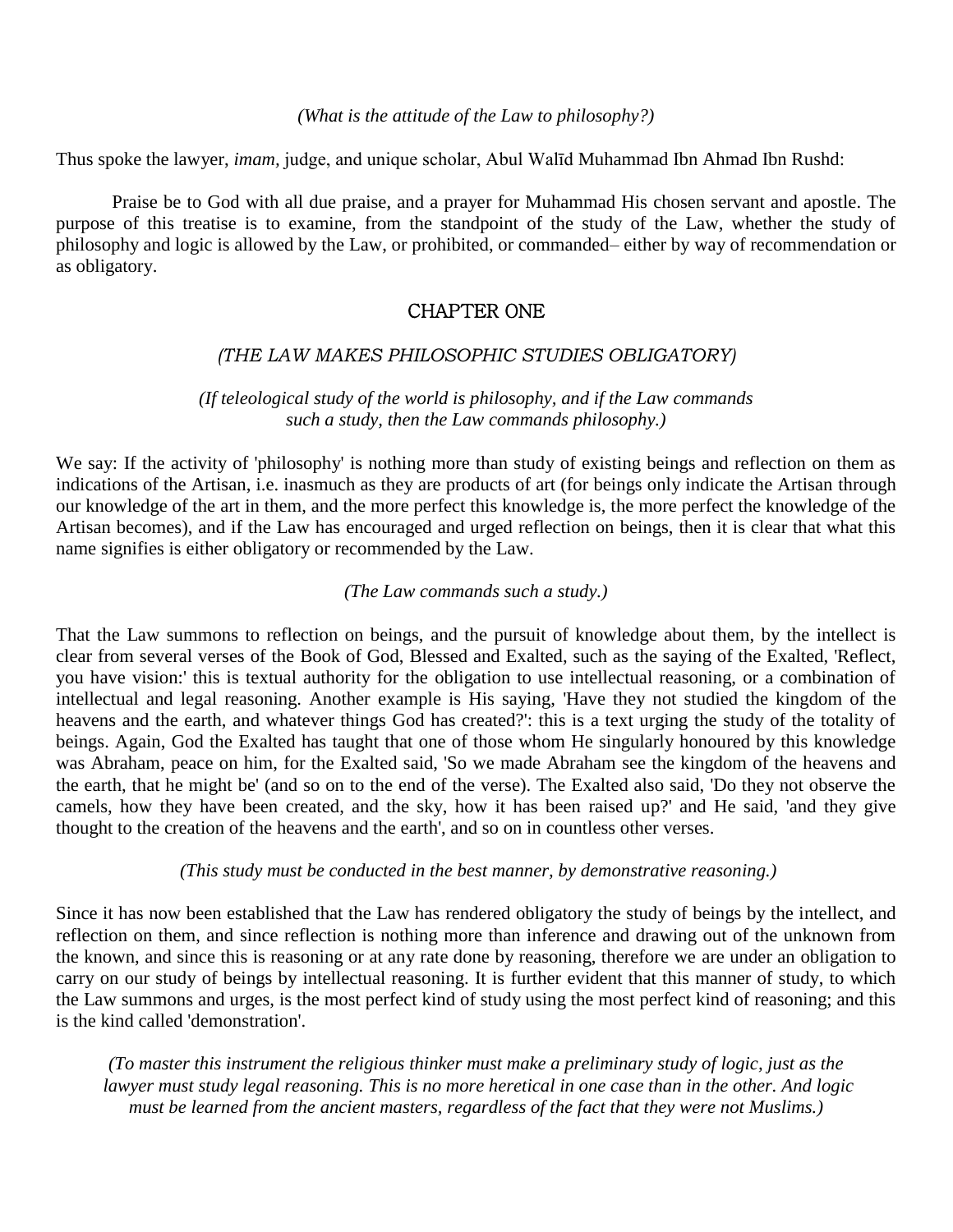The law, then, has urged us to have demonstrative knowledge of God Exalted and all the beings of His creation. But it is preferable and even necessary for anyone, who wants to understand God the Exalted and the other beings demonstratively, to have first understood the kinds of demonstration and their conditions [of validity], and in what respects demonstrative reasoning differs from dialectical, rhetorical and fallacious reasoning. But this is not possible unless he has previously learned what reasoning as such is, and how many kinds it has, and which of them are valid and which invalid. This in turn is not possible unless he has previously learned the parts of reasoning, of which it is composed, i.e. the premisses and their kinds. Therefore he who believes in the Law, and obeys its command to study beings, ought prior to his study to gain a knowledge of these things, which have the same place in theoretical studies as instruments have in practical activities.

For just as the lawyer infers from the Divine command to him to acquire knowledge of the legal categories that he is under obligation to know the various kinds of legal syllogisms, and which are valid and which invalid, in the same way he who would know [God] ought to infer from the command to study beings that he is under obligation to acquire a knowledge of intellectual reasoning and its kinds. Indeed it is more fitting for him to do so, for if the lawyer infers from the saying of the Exalted, 'Reflect, you who have vision', the obligation to acquire a knowledge of legal reasoning, how much more fitting and proper that he who would know God should infer from it the obligation to acquire a knowledge of intellectual reasoning!

It cannot be objected: 'This kind of study of intellectual reasoning is a heretical innovation since it did not exist among the first believers.' For the study of legal reasoning and its kinds is also something which has been discovered since the first believers, yet it is not considered to be a heretical innovation. So the objector should believe the same about the study of intellectual reasoning. (For this there is a reason, which it is not the place to mention here.) But most <masters> of this religion support intellectual reasoning, except a small group of gross literalists, who can be refuted by [sacred] texts.

Since it is an obligation of the Law to study intellectual reasoning and its kinds, just as there is an obligation to study legal reasoning, it is clear that, if none of our predecessors had formerly examined intellectual reasoning and its kinds, we should be obliged to undertake such an examination from the beginning, and that each succeeding scholar would have to seek help in that task from his predecessor in order that knowledge of the subject might be completed. For it is difficult or impossible for one man to find out by himself and from the beginning all that he needs of that subject, as it is difficult for one man to discover all the knowledge that he needs of the kinds of legal reasoning; indeed this is even truer of knowledge of intellectual reasoning.

But if someone other than ourselves has already examined that subject, it is clear that we ought to seek help towards our goal from what has been said by such a predecessor on the subject, regardless of whether this other one shares our religion or not. For when a valid sacrifice is performed with a certain instrument, no account is taken, in judging the validity of the sacrifice, of whether the instrument belongs to one who shares our religion or to one who does not, so long as it fulfils the conditions for validity. By 'those who do not share our religion' I refer to those ancients who studied these matters before Islam. So if such is the case, and everything that is required in the study of the subject of intellectual syllogisms has already been examined in the most perfect manner by the ancients, presumably we ought to lay hands on their books in order to study what they said about that subject; and if it is all correct we should accept it from them, while if there is anything incorrect in it, we should draw attention to that.

*(After logic we must proceed to philosophy proper. Here too we have to learn from our predecessors, just as in mathematics and law. Thus it is wrong to forbid the study of ancient philosophy. Harm from it is accidental, like harm from taking medicine, drinking water, or studying law.)*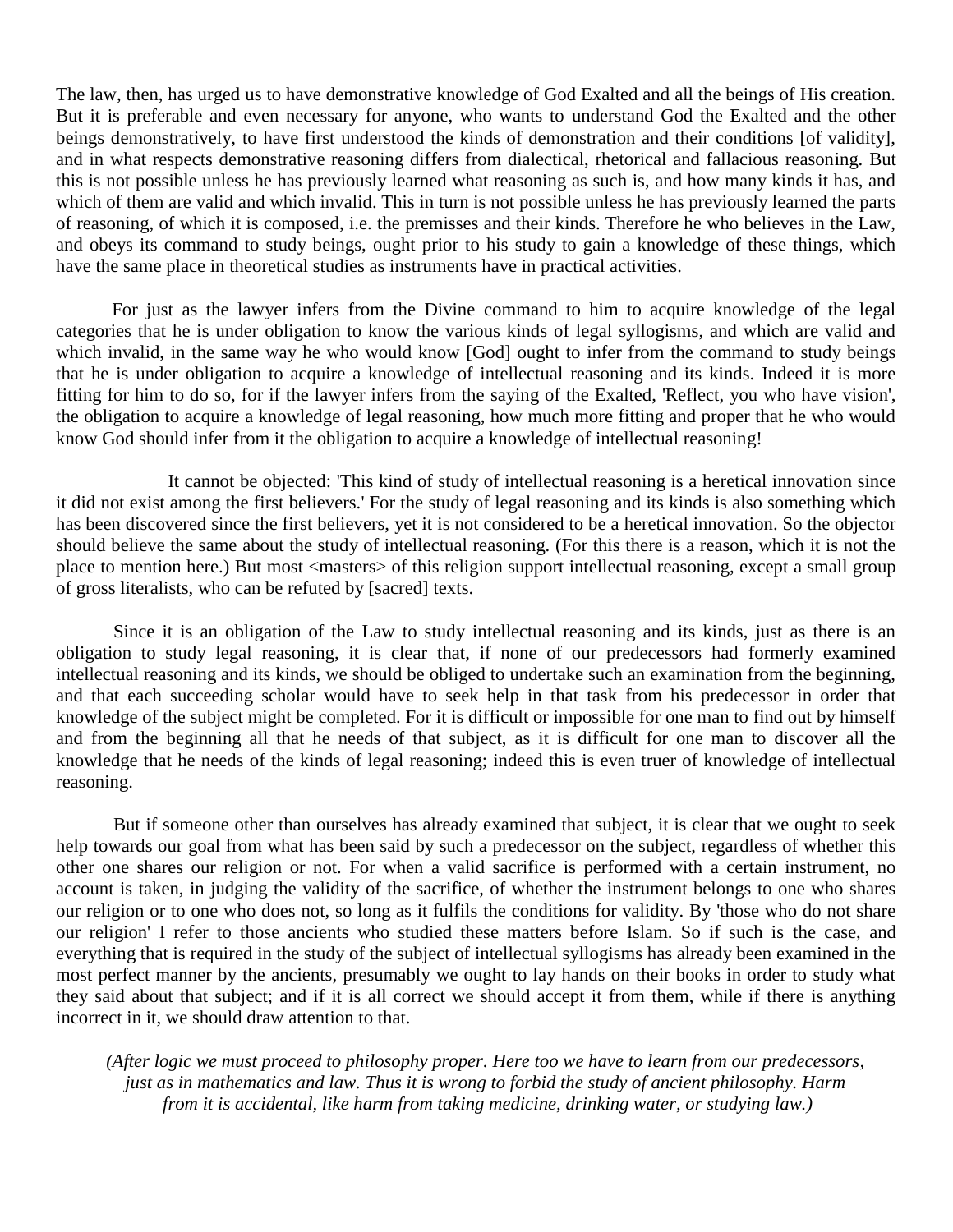When we have finished with this sort of study and acquired the instruments by whose aid we are able to reflect on beings and the indications of art in them (for he who does not understand the art does not understand the product of art, and he who does not understand the product of art does not understand the Artisan), then we ought to begin the examination of beings in the order and manner we have learned from the art of demonstrative syllogisms.

And again it is clear that in the study of beings this aim can be fulfilled by us perfectly only through successive examinations of them by one man after another, the later ones seeking the help of the earlier in that task, on the model of what has happened in the mathematical sciences.

But what calls even more strongly for comparison with the art of mathematics in this respect is the art of the principles of law; and the study of law itself was completed only over a long period of time. And if someone today wanted to find out by himself all the arguments which have been discovered by the theorists of the legal schools on controversial questions, about which debate has taken place between them in most countries of Islam (except the West), he would deserve to be ridiculed, because such a task is impossible for him, apart from the fact that the work has been done already. Moreover, this is a situation that is self-evident not in the scientific arts alone but also in the practical arts; for there is not one of them which a single man can construct by himself. Then how can he do it with the art of arts, philosophy? If this is so, then whenever we find in the works of our predecessors of former nations a theory about beings and a reflection on them conforming to what the conditions of demonstration require, we ought to study what they said about the matter and what they affirmed in their books. And we should accept from them gladly and gratefully whatever in these books accords with the truth, and draw attention to and warn against what does not accord with the truth, at the same time excusing them.

From this it is evident that the study of the books of the ancients is obligatory by Law, since their aim and purpose in their books is just the purpose to which the Law has urged us, and that whoever forbids the study of them to anyone who is fit to study them, i.e. anyone who unites two qualities, (1) natural intelligence and (2) religious integrity and moral virtue, is blocking people from the door by which the Law summons them to knowledge of God, the door of theoretical study which leads to the truest knowledge of Him; and such an act is the extreme of ignorance and estrangement from God the Exalted.

And if someone errs or stumbles in the study of these books owing to a deficiency in his natural capacity, or bad organization of his study of them, or being dominated by his passions, or not finding a teacher to guide him to an understanding of their contents, or a combination of all or more than one of these causes, it does not follow that one should forbid them to anyone who is qualified to study them. For this manner of harm which arises owing to them is something that is attached to them by accident, not by essence; and when a thing is beneficial by its nature and essence, it ought not to be shunned because of something harmful contained in it by accident. This was the thought of the Prophet, peace on him, on the occasion when he ordered a man to give his brother honey to drink for his diarrhoea, and the diarrhoea increased after he had given him the honey: when the man complained to him about it, he said, 'God spoke the truth; it was your brother's stomach that lied.' We can even say that a man who prevents a qualified person from studying books of philosophy, because some of the most vicious people may be thought to have gone astray through their study of them, is like a man who prevents a thirsty person from drinking cool, fresh water until he dies of thirst, because some people have choked to death on it. For death from water by choking is an accidental matter, but death by thirst is essential and necessary.

Moreover, this accidental effect of this art is a thing which may also occur accidentally from the other arts. To how many lawyers has law been a cause of lack of piety and immersion in this world. Indeed we find most lawyers in this state, although their art by its essence calls for nothing but practical virtue. Thus it is not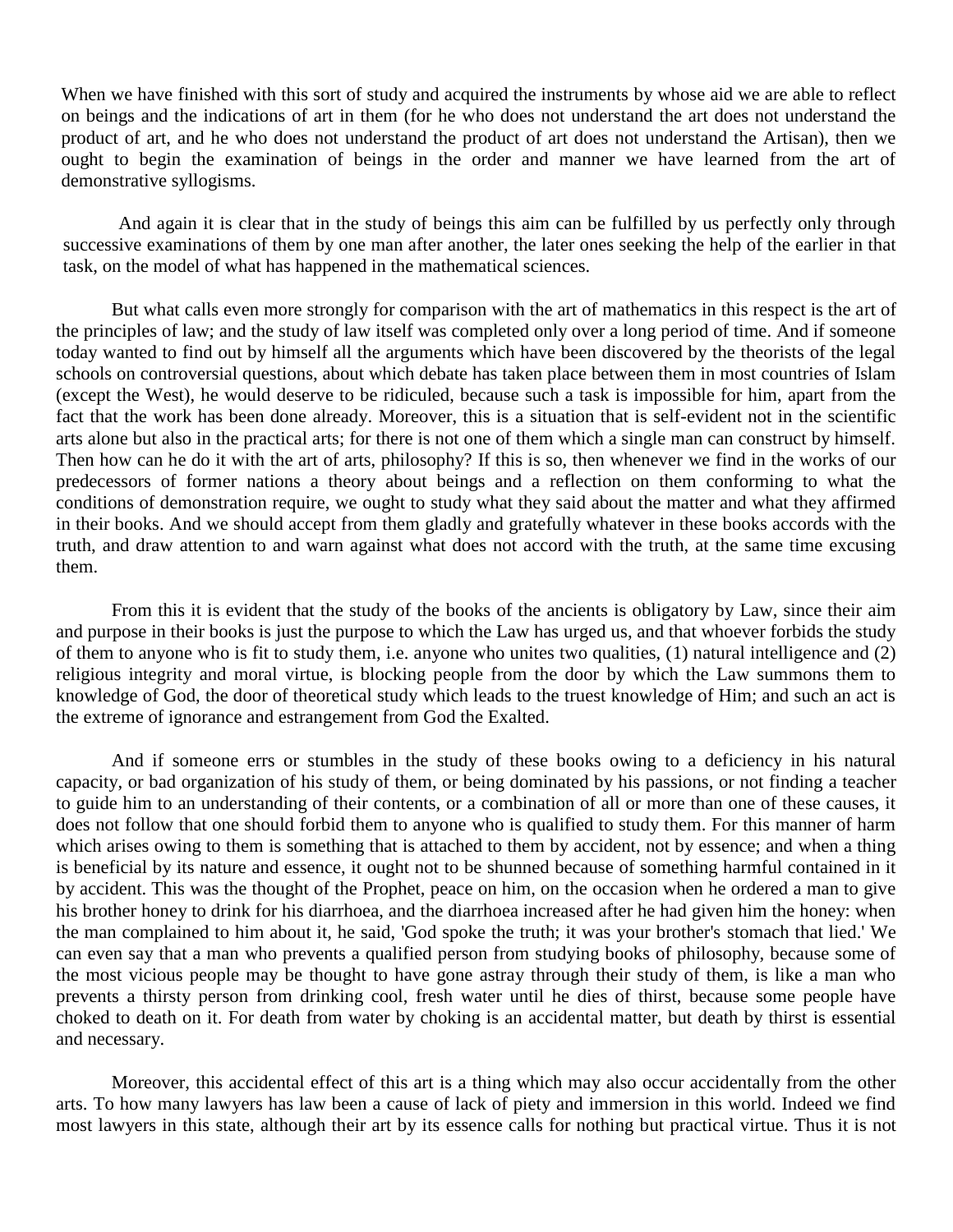strange if the same thing that occurs accidentally in the art which calls for practical virtue should occur accidentally in the art which calls for intellectual virtue.

# *(For every Muslim the Law has provided a way to truth suitable to his nature, through demonstrative, dialectical or rhetorical methods.)*

Since all this is now established, and since we, the Muslim community, hold that this divine religion of ours is true, and that it is this religion which incites and summons us to the happiness that consists in the knowledge of God, Mighty and Majestic, and of His creation, that [end] is appointed for every Muslim by the method of assent which his temperament and nature require. For the natures of men are on different levels with respect to [their paths to] assent. One of them comes to assent through demonstration; another comes to assent through dialectical arguments, just as firmly as the demonstrative man through demonstration, since his nature does not contain any greater capacity; while another comes to assent through rhetorical arguments, again just as firmly as the demonstrative man through demonstrative arguments.

Thus since this divine religion of ours has summoned people by these three methods, assent to it has extended to everyone, except him who stubbornly denies it with his tongue or him for whom no method of summons to God the Exalted has been appointed in religion owing to his own neglect of such matters. It was for this purpose that the Prophet, peace on him, was sent with a special mission to 'the white man and the black man' alike; I mean because his religion embraces all the methods of summons to God the Exalted. This is clearly expressed in the saying of God the Exalted, 'Summon to the way of your Lord by wisdom and by good preaching, and debate with them in the most effective manner.'

# CHAPTER TWO

# *(PHILOSOPHY CONTAINS NOTHING OPPOSED TO ISLAM)*

#### *(Demonstrative truth and scriptural truth cannot conflict.)*

Now since this religion is true and summons to the study which leads to knowledge of the Truth, we the Muslim community know definitely that demonstrative study does not lead to [conclusions] conflicting with what Scripture has given us; for truth does not oppose truth but accords with it and bears witness to it.

#### *(If the apparent meaning of Scripture conflicts with demonstrative conclusions it must be interpreted allegorically, i.e. metaphorically.)*

This being so, whenever demonstrative study leads to any manner of knowledge about any being, that being is inevitably either unmentioned or mentioned in Scripture. If it is unmentioned there is no contradiction, and it is in the same case as an act whose category is unmentioned, so that the lawyer has to infer it by reasoning from Scripture. If Scripture speaks about it, the apparent meaning of the words inevitably either accords or conflicts with the conclusions of demonstration about it. If this [apparent meaning] accords there is no argument. If it conflicts there is a call for allegorical interpretation of it. The meaning of 'allegorical interpretation' is: extension of the significance of an expression from real to metaphorical significance, without forsaking therein the standard metaphorical practices of Arabic, such as calling a thing by the name of something resembling it or a cause or consequence or accompaniment of it, or other things such as are enumerated in accounts of the kinds of metaphorical speech.

*(If the lawyer can do this, the religious thinker certainly can. Indeed these allegorical interpretations always receive confirmation from the apparent meaning of other passages of Scriptures.)*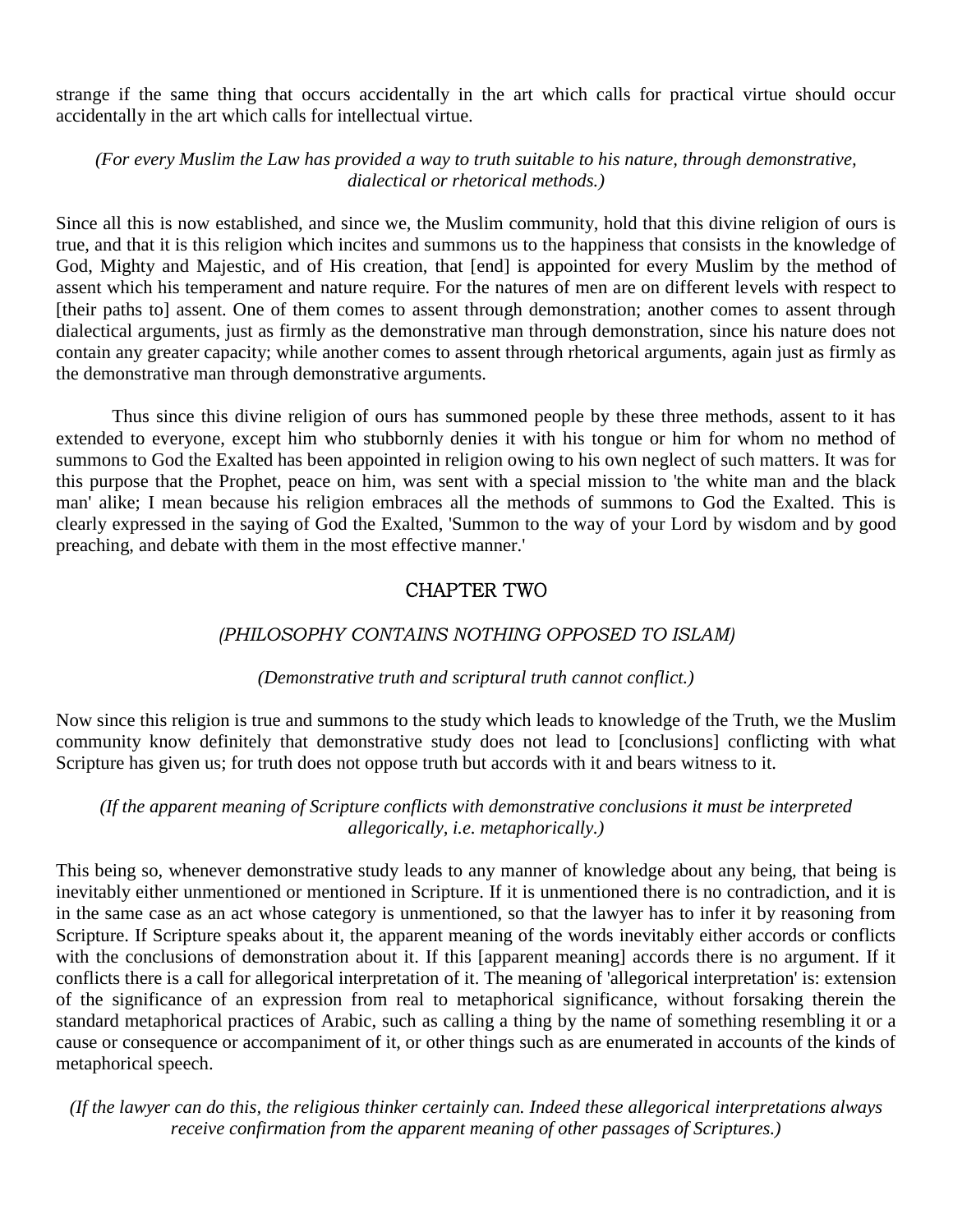Now if the lawyer does this in many decisions of religious law, with how much more right is it done by the possessor of demonstrative knowledge! For the lawyer has at his disposition only reasoning based on opinion, while he who would know [God] <has at his disposition> reasoning based on certainty. So we affirm definitely that whenever the conclusion of a demonstration is in conflict with the apparent meaning of Scripture, that apparent meaning admits of allegorical interpretation according to the rules for such interpretation in Arabic. This proposition is questioned by no Muslim and doubted by no believer. But its certainty is immensely increased for those who have had close dealings with this idea and put it to the test, and made it their aim to reconcile the assertions of intellect and tradition. Indeed we may say that whenever a statement in Scripture conflicts in its apparent meaning with a conclusion of demonstration, if Scripture is considered carefully, and the rest of its contents searched page by page, there will invariably be found among the expressions of Scripture something which in its apparent meaning bears witness to that allegorical interpretation or comes close to bearing witness.

# *(All Muslims accept the principle of allegorical interpretation; they only disagree about the extent of its application.)*

In the light of this idea the Muslims are unanimous in holding that it is not obligatory either to take all the expressions of Scripture in their apparent meaning or to extend them all from their apparent meaning by allegorical interpretation. They disagree [only] over which of them should and which should not be so interpreted: the Ash'arites for instance give an allegorical interpretation to the verse about God's directing Himself and the Tradition about His descent, while the Hanbalites take them in their apparent meaning.

# *(The double meaning has been given to suit people's diverse intelligence. The apparent contradictions are meant to stimulate the learned to deeper study.)*

The reason why we have received a Scripture with both an apparent and an inner meaning lies in the diversity of people's natural capacities and the difference of their innate dispositions with regard to assent. The reason why we have received in Scripture texts whose apparent meanings contradict each other is in order to draw the attention of those who are well grounded in science to the interpretation which reconciles them. This is the idea referred to in the words received from the Exalted, 'He it is who has sent down to you the Book, containing certain verses clear and definite' [and so on] down to the words 'those who are well grounded in science'.

#### *(In interpreting texts allegorically we must never violate Islamic consensus, when it is certain. But to establish it with certainty with regard to theoretical texts is impossible, because there have always been scholars who would not divulge their interpretation of such texts.)*

It may be objected: 'There are some things in Scripture which the Muslims have unanimously agreed to take in their apparent meaning, others (which they have agreed) to interpret allegorically, and others about which they have disagreed; is it permissible, then, that demonstration should lead to interpreting allegorically what they have agreed to take in its apparent meaning, or to taking in its apparent meaning what they have agreed to interpret allegorically?' We reply: If unanimous agreement is established by a method which is certain, such [a result] is not sound; but if [the existence of] agreement on those things is a matter of opinion, then it may be sound. This is why Abu Hamid, Abul-Ma'ali, and other leaders of thought said that no one should be definitely called an unbeliever for violating unanimity on a point of interpretation in matters like these.

That unanimity on theoretical matters is never determined with certainty, as it can be on practical matters, may be shown to you by the fact that it is not possible for unanimity to be determined on any question at any period unless that period is strictly limited by us, and all the scholars existing in that period are known to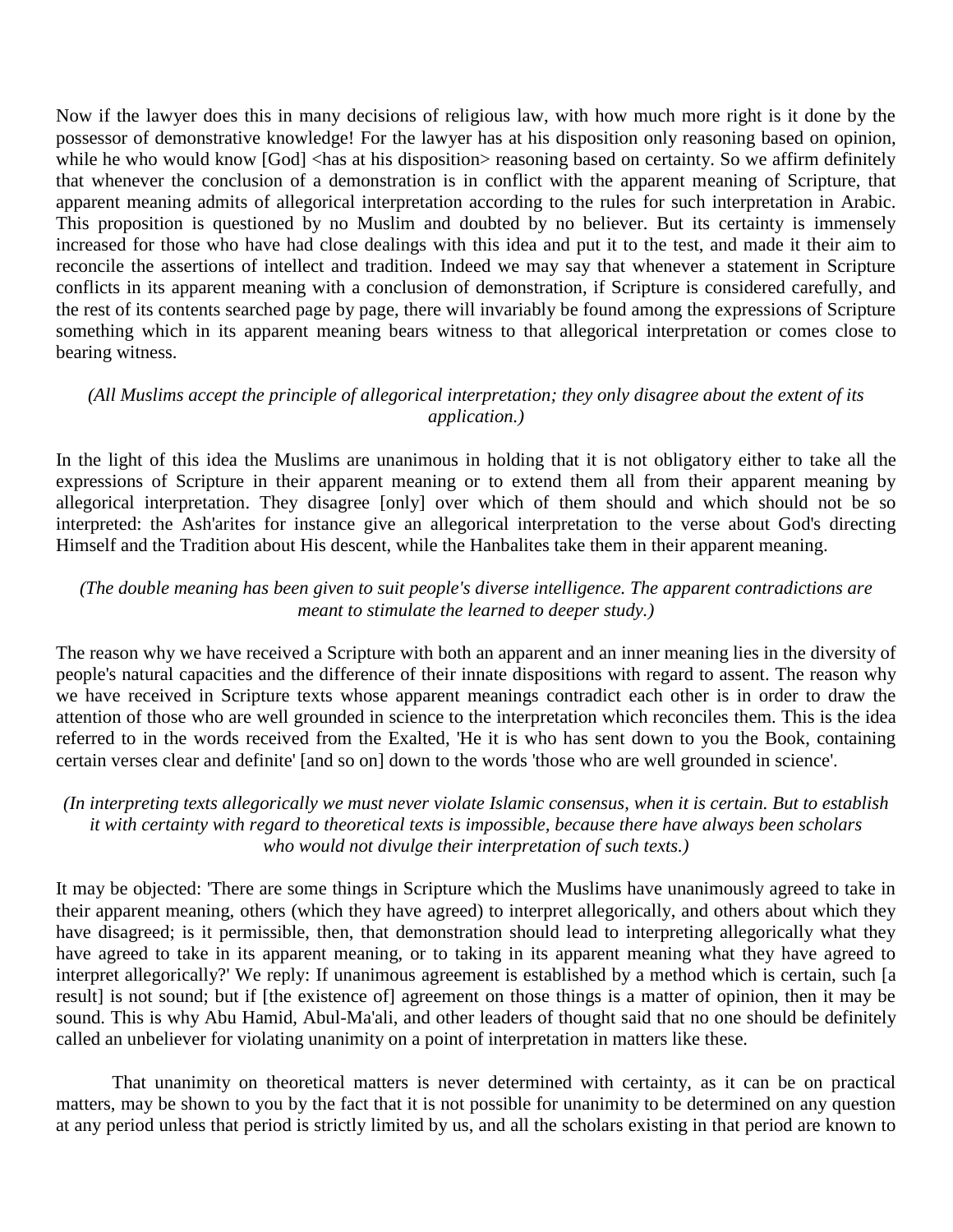us (i.e. known as individuals and in their total number), and the doctrine of each of them on the question has been handed down to us on unassailable authority, and, in addition to all this, unless we are sure that the scholars existing at the time were in agreement that there is not both an apparent and an inner meaning in Scripture, that knowledge of any question ought not to be kept secret from anyone, and that there is only one way for people to understand Scripture. But it is recorded in Tradition that many of the first believers used to hold that Scripture has both an apparent and an inner meaning, and that the inner meaning ought not to be learned by anyone who is not a man of learning in this field and who is incapable of understanding it.

The situation is different in practical matters: everyone holds that the truth about these should be disclosed to all people alike, and to establish the occurrence of unanimity about them we consider it sufficient that the question [at issue] should have been widely discussed and that no report of controversy about it should have been handed down to us. This is enough to establish the occurrence of unanimity on matters of practice, but on matters of doctrine the case is different.

#### *(Ghazali's charge of unbelief against Farabi and Ibn Sina, for asserting the world's eternity and God's ignorance of particulars and denying bodily resurrection, is only tentative, not definite.)*

You may object: 'If we ought not to call a man an unbeliever for violating unanimity in cases of allegorical interpretation, because no unanimity is conceivable in such cases, what do you say about the Muslim philosophers, like Abu Nasr and Ibn Sina? For Abu Hamid called them both definitely unbelievers in the book of his known as *The Disintegration,* on three counts: their assertions of the pre-eternity of the world and that God the Exalted does not know particulars' (may He be Exalted far above that [ignorance]!) 'and their allegorical interpretation of the passages concerning the resurrection of bodies and states of existence in the next life'.

We answer: It is apparent from what he said on the subject that his calling them both unbelievers on these counts was not definite, since he made it clear in *The Book of the Distinction* that calling people unbelievers for violating unanimity can only be tentative.

#### *(Such a charge cannot be definite, because there has never been a consensus against allegorical interpretation. The Qur'an itself indicates that it has inner meanings which it is the special function of the demonstrative class to understand.)*

Moreover, it is evident from what we have said that a unanimous agreement cannot be established in questions of this kind, because of the reports that many of the early believers of the first generation, as well as others, have said that there are allegorical interpretations which ought not to be expressed except to those who are qualified to receive allegories. These are 'those who are well grounded in science'; for we prefer to place the stop after the words of God the Exalted 'and those who are well grounded in science', because if the scholars did not understand allegorical interpretation, there would be no superiority in their assent which would oblige them to a belief in Him not found among the unlearned. God has described them as those who believe in Him, and this can only be taken to refer to the belief which is based on demonstration; and this [belief] only occurs together with the science of allegorical interpretation. For the unlearned believers are those whose belief in Him is not based on demonstration; and if this belief which God has attributed to the scholars is peculiar to them, it must come through demonstration, and if it comes through demonstration it only occurs together with the science of allegorical interpretation. For God the Exalted has informed us that those [verses] have an allegorical interpretation which is the truth, and demonstration can only be of the truth. That being the case, it is not possible for general unanimity to be established about allegorical interpretations, which God has made peculiar to scholars. This is self evident to any fair-minded person.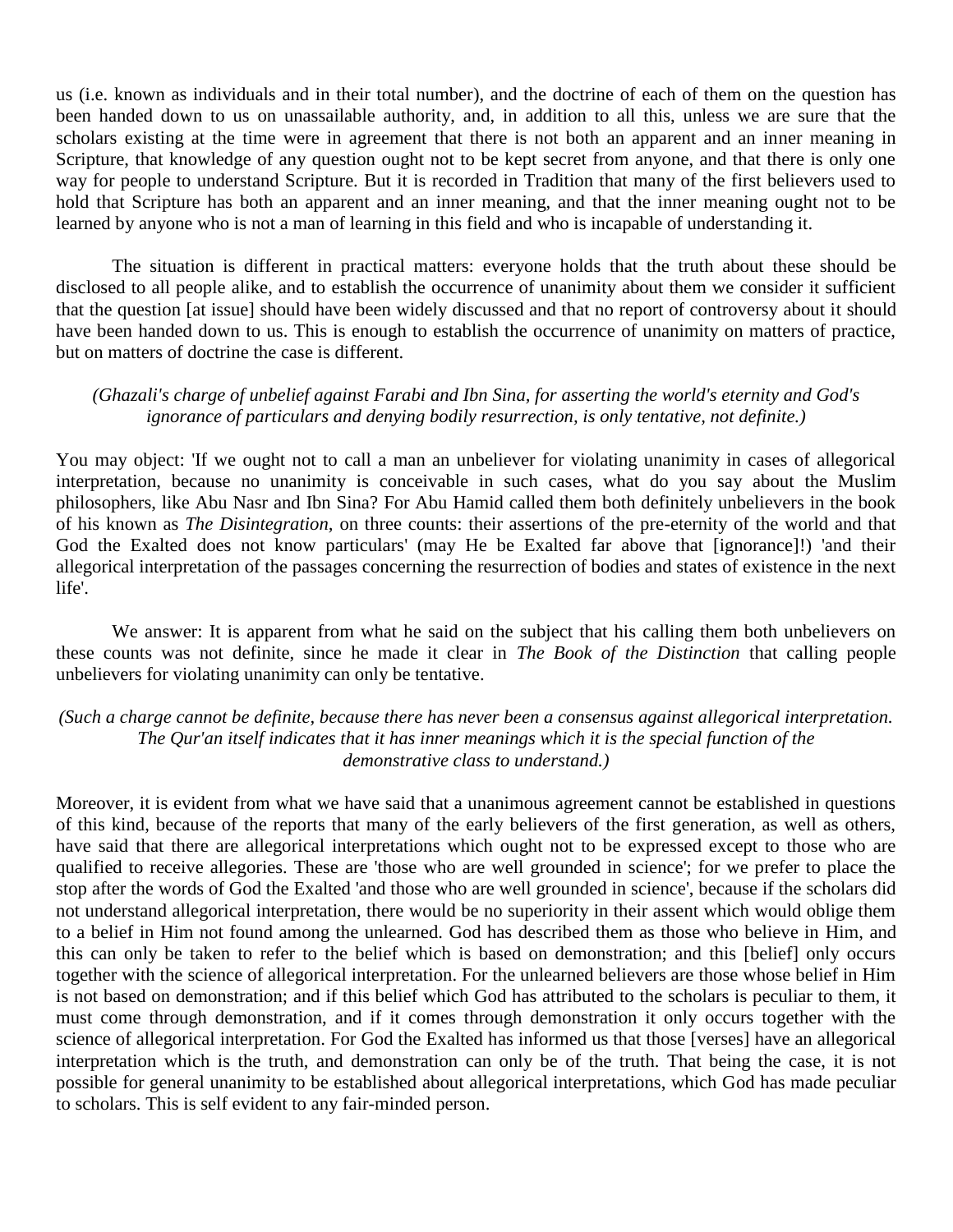*(Besides, Ghazali was mistaken in ascribing to the Peripatetics the opinion that God does not know particulars. Their view is that His knowledge of both particulars and universals differs from ours, in being the cause, not an effect, of the object known. They even hold that God sends premonitions in dreams of particular events.)*

In addition to all this we hold that Abu Hamid was mistaken about the Peripatetic philosophers, in ascribing to them the assertion that God, Holy and Exalted, does not know particulars at all. In reality they hold that God the Exalted knows them in a way which is not of the same kind as our way of knowing them. For our knowledge of them is an effect of the object known, originated when it comes into existence and changing when it changes; whereas Glorious God's Knowledge of existence is the opposite of this; it is the cause of the object known, which is existent being. Thus to suppose the two kinds of knowledge similar to each other is to identify the essences and properties of opposite things, and that is the extreme of ignorance. And if the name of 'knowledge' is predicated of both originated and eternal knowledge, it is predicated by sheer homonymy, as many names are predicated of opposite things: e.g. *jalal* of great and small, *sarim* of light and darkness. Thus there exists no definition embracing both kinds of knowledge at once, as the theologians of our time imagine. We have devoted a separate essay to this question, impelled by one of our friends.

But how can anyone imagine that the Peripatetics say that God the Glorious does not know particulars with His eternal Knowledge, when they hold that true visions include premonitions of particular events due to occur in future time, and that this warning foreknowledge comes to people in their sleep from the eternal Knowledge which orders and rules the universe? Moreover, it is not only particulars which they say God does not know in the manner in which we know them, but universals as well; for the universals known to us are also effects of the nature of existent being, while with His Knowledge the reverse is true. Thus the conclusion to which demonstration leads is that His Knowledge transcends qualification as 'universal' or 'particular'. Consequently there is no point in disputing about this question, i.e. whether to call them unbelievers or not.

*(On the question of the world, the ancient philosophers agree with the Ash'arites that it is originated and coeval with time. The Peripatetics only disagree with the Ash'arites and the Platonists in holding that past time is infinite. This difference is insufficient to justify a charge of unbelief.)*

Concerning the question whether the world is pre-eternal or came into existence, the disagreement between the Ash'arite theologians and the ancient philosophers is in my view almost resolvable into a disagreement about naming, especially in the case of certain of the ancients. For they agree that there are three classes of beings: two extremes and one intermediate between the extremes. They agree also about naming the extremes, but they disagree about the intermediate class.

(1) One extreme is a being which is brought into existence from something other than itself and by something, i.e. by an efficient cause and from some matter; and it, i.e. its existence, is preceded by time. This is the status of bodies whose generation is apprehended by sense, e.g. the generation of water, air, earth, animals, plants, and so on. All alike, ancients and Ash'arites, agree in naming this class of beings 'originated'.

(2) The opposite extreme to this is a being which is not made from or by anything and not preceded by time; and here too all members of both schools agree in naming it 'pre-eternal'. This being is apprehended by demonstration; it is God, Blessed and Exalted, who is the Maker, Giver of being and Sustainer of the universe; may He be praised and His Power exalted!

(3) The class of being which is between these two extremes is that which is not made from anything and not preceded by time, but which is brought into existence by something, i.e. by an agent. This is the world as a whole. Now they all agree on the presence of these three characters in the world. For the theologians admit that time does not precede it, or rather this is a necessary consequence for them since time according to them is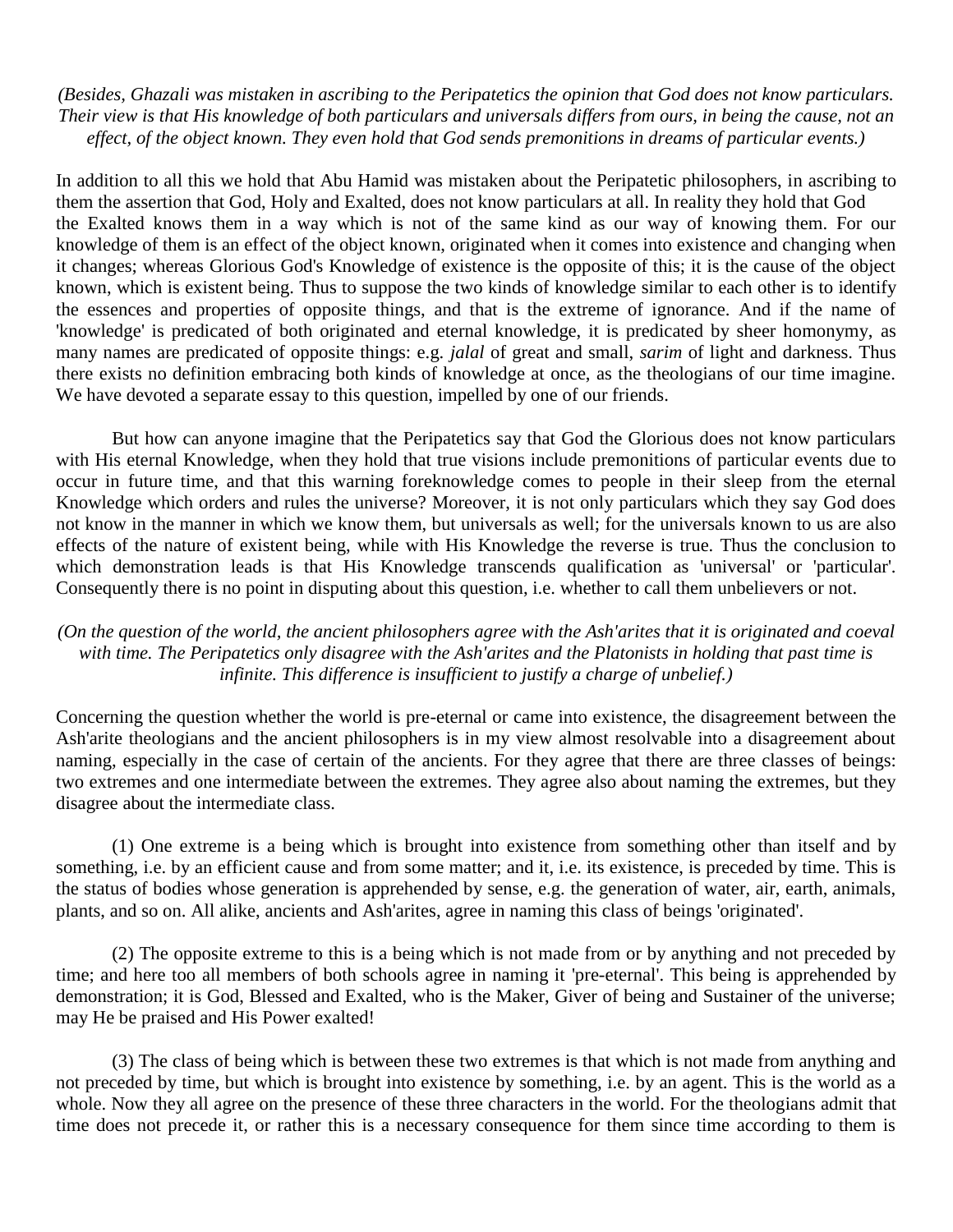something which accompanies motion and bodies. They also agree with the ancients in the view that future time is infinite and likewise future being. They only disagree about past time and past being: the theologians hold that it is finite (this is the doctrine of Plato and his followers), while Aristotle and his school hold that it is infinite, as is the case with future time.

Thus it is clear that (3) this last being bears a resemblance both to (1) the being which is really generated and to (2) the pre-eternal Being. So those who are more impressed with its resemblance to the pre-eternal than its resemblance to the originated name it 'pre-eternal', while those who are more impressed with its resemblance to the originated name it 'originated'. But in truth it is neither really originated nor really pre-eternal, since the really originated is necessarily perishable and the really pre-eternal has no cause. Some– Plato and his followers–name it 'originated and coeval with time', because time according to them is finite in the past.

Thus the doctrines about the world are not so very far apart from each other that some of them should be called irreligious and others not. For this to happen, opinions must be divergent in the extreme, i.e. contraries such as the theologians suppose to exist on this question; i.e. [they hold] that the names 'pre-eternity' and 'coming into existence' as applied to the world as a whole are contraries. But it is now clear from what we have said that this is not the case.

#### *(Anyhow, the apparent meaning of Scripture is that there was a being and time before God created the present being and time. Thus the theologians' interpretation is allegorical and does not command unanimous agreement.)*

Over and above all this, these opinions about the world do not conform to the apparent meaning of Scripture. For if the apparent meaning of Scripture is searched, it will be evident from the verses which give us information about the bringing into existence of the world that its form really is originated, but that being itself and time extend continuously at both extremes, i.e. without interruption. Thus the words of God the Exalted, 'He it is Who created the heavens and the earth in six days, and His throne was on the water', taken in their apparent meaning imply that there was a being before this present being, namely the throne and the water, and a time before this time, i.e. the one which is joined to the form of this being, namely the number of the movement of the celestial sphere. And the words of the Exalted, 'On the day when the earth shall be changed into other than earth, and the heavens as well', also in their apparent meaning imply that there will be a second being after this being. And the words of the Exalted 'Then He directed Himself towards the sky, and it was smoke', in their apparent meaning imply that the heavens were created from something.

Thus the theologians too in their statements about the world do not conform to the apparent meaning of Scripture but interpret it allegorically. For it is not stated in Scripture that God was existing with absolutely nothing else: a text to this effect is nowhere to be found. Then how is it conceivable that the theologians' allegorical interpretation of these verses could meet with unanimous agreement, when the apparent meaning of Scripture which we have mentioned about the existence of the world has been accepted by a school of philosophers!

#### *(On such difficult questions, error committed by a qualified judge of his subject is excused by God, while error by an unqualified person is not excused.)*

It seems that those who disagree on the interpretation of these difficult questions earn merit if they are in the right and will be excused [by God] if they are in error. For assent to a thing as a result of an indication [of it] arising in the soul is something compulsory, not voluntary: i.e. it is not for us [to choose) not to assent or to assent, as it is to stand up or not to stand up. And since free choice is a condition of obligation, a man who assents to an error as a result of a consideration that has occurred to him is excused, if he is a scholar. This is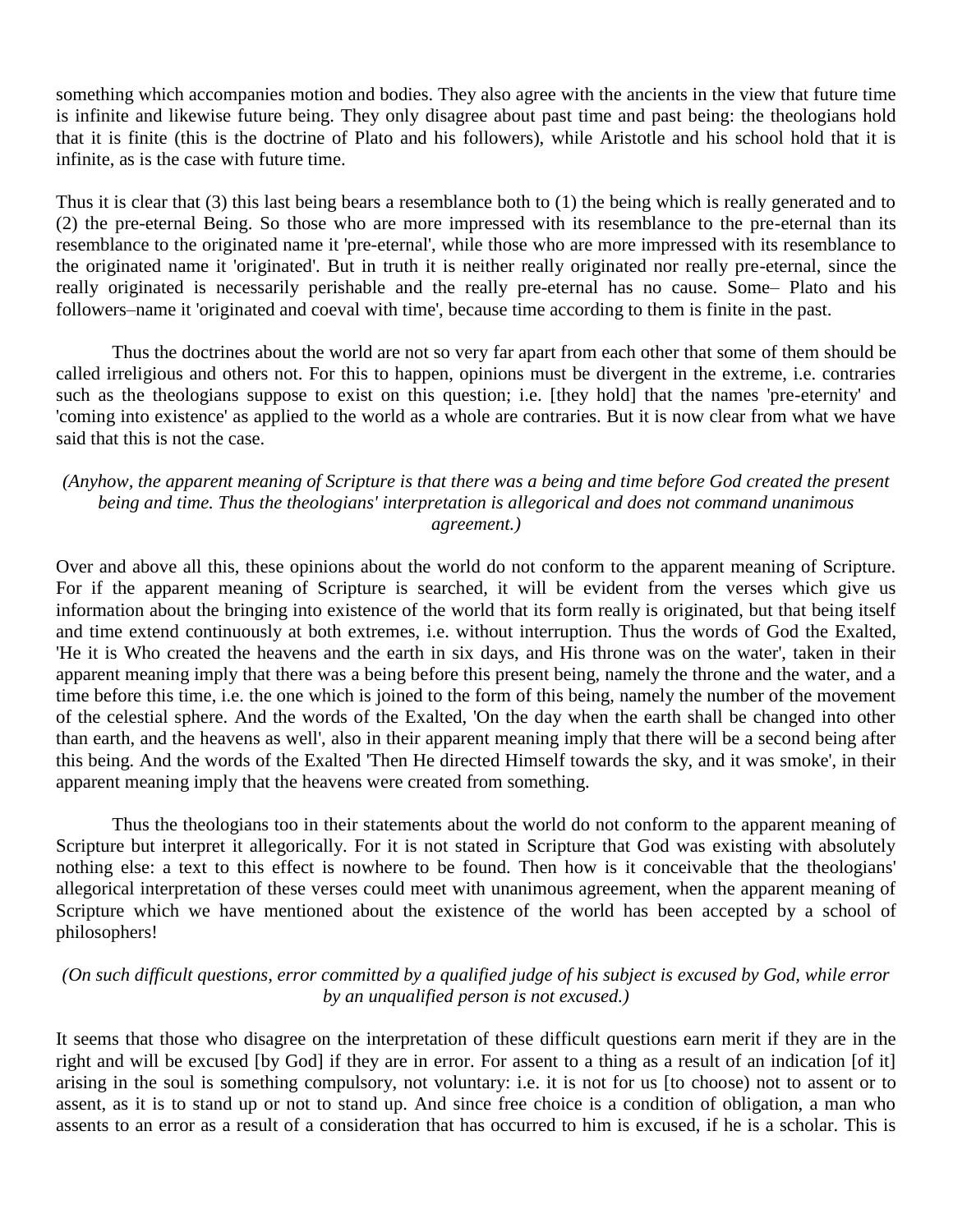why the Prophet, peace on him, said, 'If the judge after exerting his mind makes a right decision, he will have a double reward; and if he makes a wrong decision he will [still] have a single reward'. And what judge is more important than he who makes judgements about being, that it is thus or not thus? These judges are the scholars, specially chosen by God for [the task of] allegorical interpretation, and this error which is forgivable according to the Law is only such error as proceeds from scholars when they study the difficult matters which the Law obliges them to study.

But error proceeding from any other class of people is sheer sin, equally whether it relates to theoretical or to practical matters. For just as the judge who is ignorant of the [Prophet's] way of life is not excused if he makes an error in judgement, so he who makes judgements about beings without having the proper qualifications for [such] judgements is not excused but is either a sinner or an unbeliever. And if he who would judge what is allowed and forbidden is required to combine in himself the qualifications for exercise of personal judgement, namely knowledge of the principles [of law] and knowledge of how to draw inferences from those principles by reasoning, how much more properly is he who would make judgements about beings required to be qualified, i.e. to know the primary intellectual principles and the way to draw inferences from them!

*(Texts of Scripture fall into three kinds with respect to the excusability of error. (1) Texts which must be taken in their apparent meaning by everyone. Since the meaning can be understood plainly by demonstrative, dialectical and rhetorical methods alike, no one is excused for the error of interpreting these texts allegorically. (2) Texts which must be taken in their apparent meaning by the lower classes and interpreted allegorically by the demonstrative class. It is inexcusable for the lower classes to interpret them allegorically or for the demonstrative class to take them in their apparent meaning. (3) Texts whose classification under the previous headings is uncertain. Error in this matter by the demonstrative class is excused.)*

there are (1) apparent texts of Scripture which it is not permitted to interpret allegorically; to do so on fundamentals is unbelief, on subordinate matters, heresy. There are also (2) apparent texts which have to be interpreted allegorically by men of the demonstrative class; for such men to take them in their apparent meaning is unbelief, while for those who are not of the demonstrative class to interpret them allegorically and take them out of their apparent meaning is unbelief or heresy on their part.

Of this [latter] class are the verse about God's directing Himself and the Tradition about His descent. That is why the Prophet, peace on him, said in the case of the black woman, when she told him that God was in the sky, 'Free her, for she is a believer'. This was because she was not of the demonstrative class; and the reason for his decision was that the class of people to whom assent comes only through the imagination, i.e. who do not assent to a thing except in so far as they can imagine it, find it difficult to assent to the existence of a being which is unrelated to any imaginable thing. This applies as well to those who understand from the relation stated merely [that God has] a place; these are people who have advanced a little in their thought beyond the position of the first class, <by rejecting> belief in corporeality. Thus the [proper] answer to them with regard to such passages is that they belong to the ambiguous texts, and that the stop is to be placed after the words of God the Exalted 'And no one knows the interpretation thereof except God'. The demonstrative class, while agreeing unanimously that this class of text must be interpreted allegorically, may disagree about the interpretation, according to the level of each one's knowledge of demonstration.

There is also (3) a third class of Scriptural texts falling uncertainly between the other two classes, on which there is doubt. One group of those who devote themselves to theoretical study attach them to the apparent texts which it is not permitted to interpret allegorically, others attach them to the texts with inner meanings which scholars are not permitted to take in their apparent meanings. This [divergence of opinions] is due to the difficulty and ambiguity of this class of text. Anyone who commits an error about this class is excused, I mean any scholar.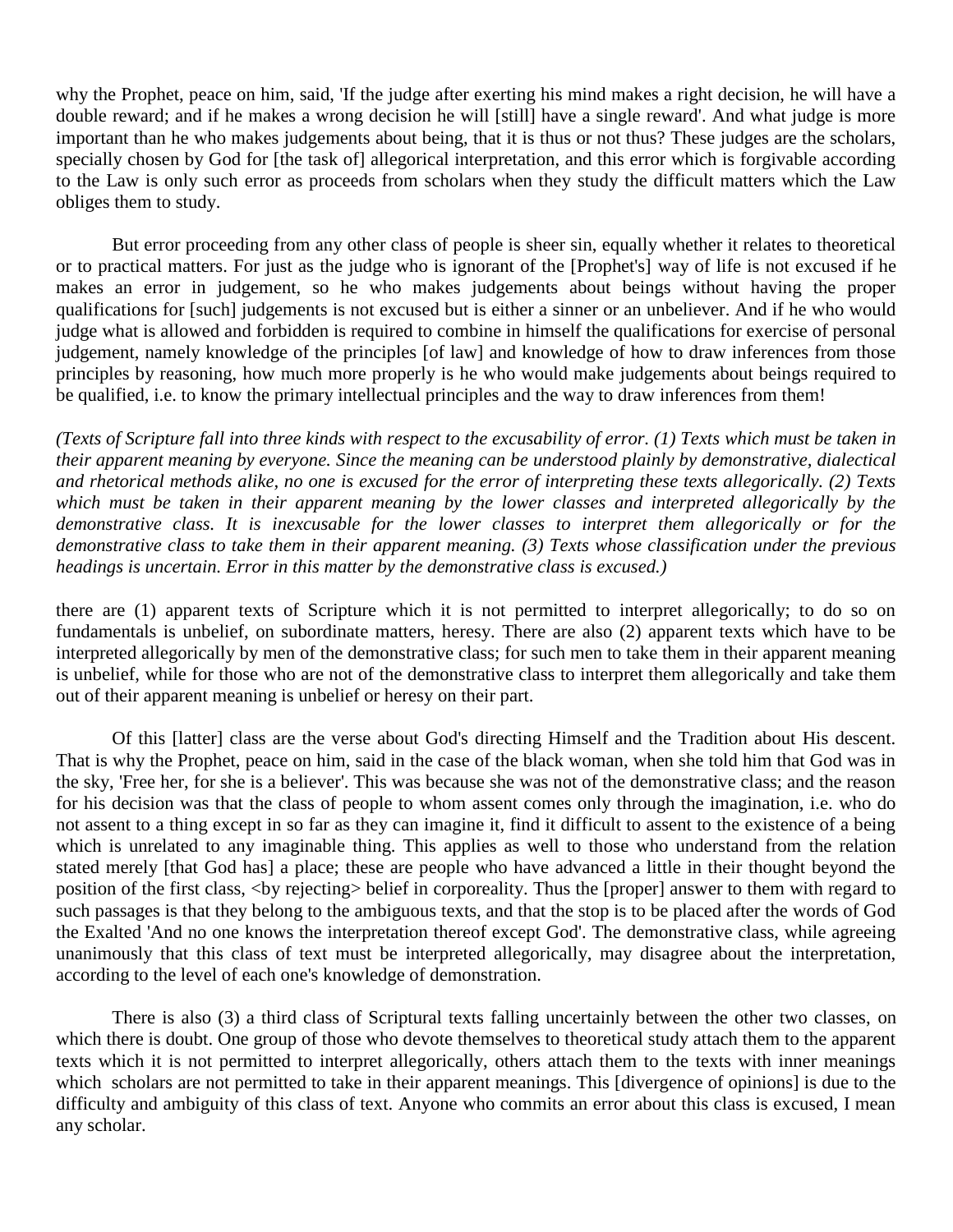## *(The texts about the future life fall into* (3), *since demonstrative scholars do not agree whether to take them in their apparent meaning or interpret them allegorically. Either is permissible. But it is inexcusable to deny the fact of a future life altogether.)*

If it is asked, 'Since it is clear that scriptural texts in this respect fall into three grades, to which of these three grades, according to you, do the descriptions of the future life and its states belong?', we reply: The position clearly is that this matter belongs to the class (3) about which there is disagreement. For we find a group of those who claim an affinity with demonstration saying that it is obligatory to take these passages in their apparent meaning, because there is no demonstration leading to the impossibility of the apparent meaning in them– this is the view of the Ash'arites; while another group of those who devote themselves to demonstration interpret these passages allegorically, and these people give the most diverse interpretations of them. In this class must be counted Abu Hamid and many of the Sufis; some of them combine the two interpretations of the passages, as Abu Hamid does in some of his books.

So it is likely that a scholar who commits an error in this matter is excused, while one who is correct receives thanks or a reward: that is, if he acknowledges the existence [of a future life] and merely gives a certain sort of allegorical interpretation, i.e. of the mode of the future life not of its existence, provided that the interpretation given does not lead to denial of its existence. In this matter only the negation of existence is unbelief, because it concerns one of the principles of religion and one of those points to which assent is attainable through the three methods common to 'the white man and the black man'.

# *(The unlearned classes must take such texts in their apparent meaning. It is unbelief for the learned to set down allegorical interpretations in popular writings. By doing this Ghazali caused confusion among the people. Demonstrative books should be banned to the unqualified, but not to the learned.)*

But anyone who is not a man of learning is obliged to take these passages in their apparent meaning, and allegorical interpretation of them is for him unbelief because it *leads to* unbelief. That is why we hold that, for anyone whose duty it is to believe in the apparent meaning, allegorical interpretation is unbelief, because it leads to unbelief. Anyone of the interpretative class who discloses such [an interpretation] to him is summoning him to unbelief, and he who summons to unbelief is an unbeliever.

Therefore allegorical interpretations ought to be set down only in demonstrative books, because if they are in demonstrative books, they are encountered by no one but men of the demonstrative class. But if they are set down in other than demonstrative books and one deals with them by poetical, rhetorical or dialectical methods, as Abu Hamid does, then he commits an offence against the Law and against philosophy, even though the fellow intended nothing but good. For by this procedure he wanted to increase the number of learned men, but in fact he increased the number of the corrupted not of the learned! As a result, one group came to slander philosophy, another to slander religion, and another to reconcile the [first] two [groups]. It seems that this [last] was one of his objects in his books; an indication that he wanted by this [procedure] to arouse minds is that he adhered to no one doctrine in his books but was an Ash'arite with the Ash'arites, a Sufi with the Sufis and a philosopher with the philosophers, so that he was like the man in the verse:

> 'One day a Yamani, if I meet a man of Yaman, And if I meet a Ma'addi, I'm an 'Adnani.'

The *imams* of the Muslims ought to forbid those of his books which contain learned matter to all save the learned, just as they ought to forbid demonstrative books to those who are not capable of understanding them. But the damage done to people by demonstrative books is lighter, because for the most part only persons of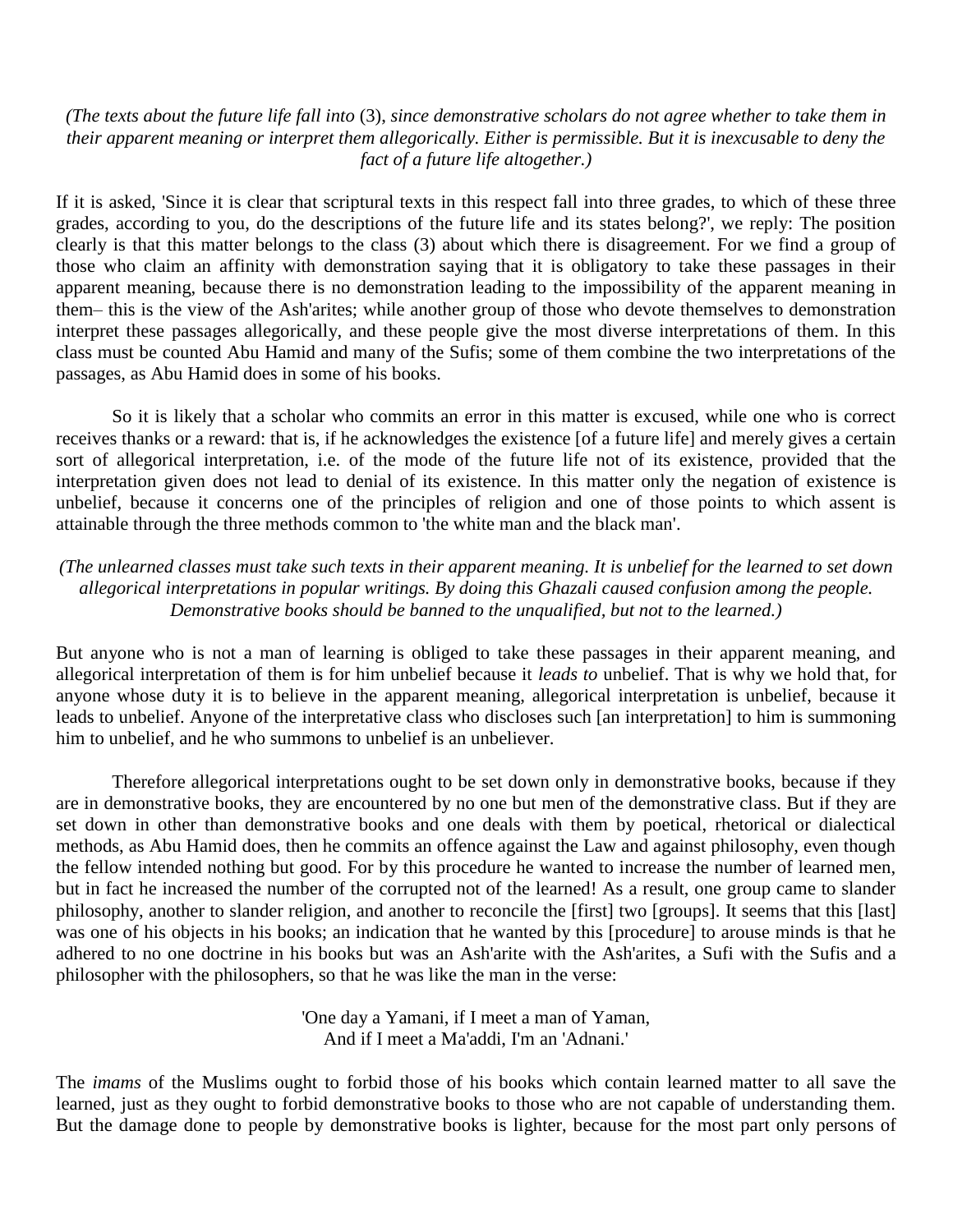superior natural intelligence become acquainted with demonstrative books, and this class of persons is only misled through lack of practical virtue, unorganized reading, and tackling them without a teacher. On the other hand their total prohibition obstructs the purpose to which the Law summons, because it is a wrong to the best class of people and the best class of beings. For to do justice to the best class of beings demands that they should be known profoundly, by persons equipped to know them profoundly, and these are the best class of people; and the greater the value of the being, the greater is the injury towards it, which consists of ignorance of it. Thus the Exalted has said, 'Associating [other gods] with God is indeed a great wrong.'

*(We have only discussed these questions in a popular work because they were already being publicly discussed.)*

This is as much as we see fit to affirm in this field of study, i.e. the correspondence between religion and philosophy and the rules for allegorical interpretation in religion. If it were not for the publicity given to the matter and to these questions which we have discussed, we should not have permitted ourselves to write a word on the subject; and we should not have had to make excuses for doing so to the interpretative scholars, because the proper place to discuss these questions is in demonstrative books. God is the guide and helps us to follow the right course!

# CHAPTER THREE

#### *(PHILOSOPHICAL INTERPRETATIONS OF SCRIPTURE SHOULD NOT BE TAUGHT TO THE MAJORITY. THE LAW PROVIDES OTHER METHODS OF INSTRUCTING THEM)*

#### *(The purpose of Scripture is to teach true theoretical and practical science and right practice and attitudes.)*

You ought to know that the purpose of Scripture is simply to teach true science and right practice. True science is knowledge of God, Blessed and Exalted, and the other beings as they really are, and especially of noble beings, and knowledge of happiness and misery in the next life. Right practice consists in performing the acts which bring happiness and avoiding the acts which bring misery; and it is knowledge of these acts that is called 'practical science'. They fall into two divisions: (1) outward bodily acts; the science of these is called 'jurisprudence'; and (2) acts of the soul such as gratitude, patience and other moral attitudes which the Law enjoins or forbids; the science of these is called 'asceticism' or 'the sciences of the future life'. To these Abu Hamid turned his attention in his book: as people had given up this sort [of act] and become immersed in the other sort, and as this sort (2) involves the greater fear of God, which is the cause of happiness, he called his book *'The Revival of the Sciences of Religion'.* But we have digressed from our subject, so let us return to it.

*(Scripture teaches concepts both directly and by symbols, and uses demonstrative, dialectical and rhetorical arguments. Dialectical and rhetorical arguments are prevalent because the main aim of Scripture is to teach the majority. In these arguments concepts are indicated directly or by symbols, in various combinations in premises and conclusion.)*

We say: The purpose of Scripture is to teach true science and right practice; and teaching is of two classes, [of] concepts and [of] judgements, as the logicians have shown. Now the methods available to men of [arriving at] judgements are three: demonstrative, dialectical and rhetorical; and the methods of forming concepts are two: either [conceiving] the object itself or [conceiving] a symbol of it. But not everyone has the natural ability to take in demonstrations, or [even] dialectical arguments– let alone demonstrative arguments which are so hard to learn and need so much time [even] for those who are qualified to learn them. Therefore, since it is the purpose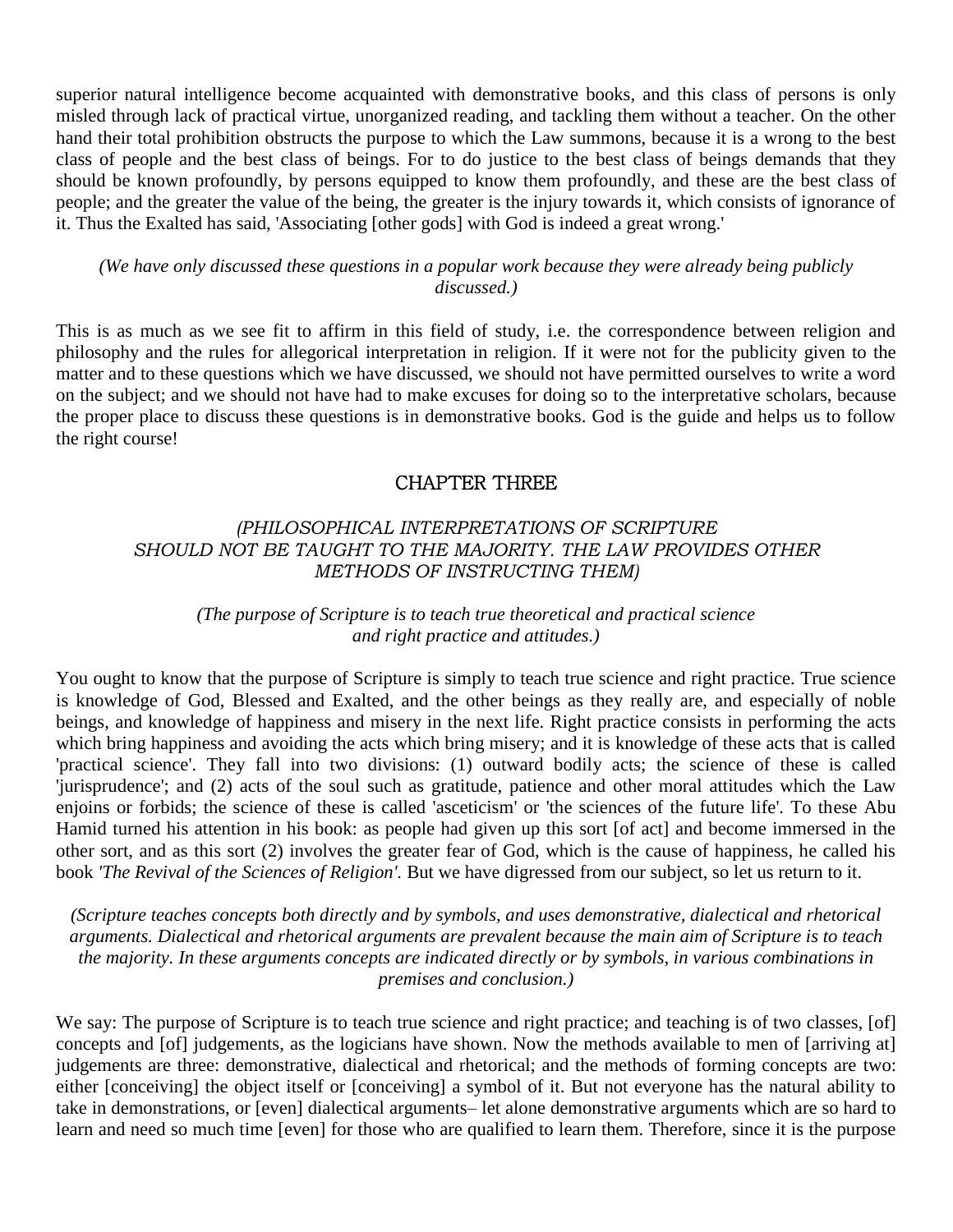of Scripture simply to teach everyone, Scripture has to contain every method of [bringing about] judgements of assent and every method of forming concepts.

Now some of the methods of assent comprehend the majority of people, i.e. the occurence of assent as a result of them [is comprehensive]: these are the rhetorical and the dialectical [methods]– and the rhetorical is more comprehensive than the dialectical. Another method is peculiar to a smaller number of people: this is the demonstrative. Therefore, since the primary purpose of Scripture is to take care of the majority (without neglecting to arouse the elite), the prevailing methods of expression in religion are the common methods by which the majority comes to form concepts and judgements.

These (common) methods in religion are of four classes:

One of them occurs where the method is common, yet specialized in two respects: i.e. where it is certain in its concepts and judgements, in spite of being rhetorical or dialectical. These syllogisms are those whose premisses, in spite of being based on accepted ideas or on opinions, are accidentally certain, and whose conclusions are accidentally to be taken in their direct meaning without symbolization. Scriptural texts of this class have no allegorical interpretations, and anyone who denies them or interprets them allegorically is an unbeliever.

The second class occurs where the premisses, in spite of being based on accepted ideas or on opinions, are certain, and where the conclusions are symbols for the things which it was intended to conclude. [Texts of] this [class], i.e. their conclusions, admit of allegorical interpretation.

The third is the reverse of this: it occurs where the conclusions are the very things which it was intended to conclude, while the premisses are based on accepted ideas or on opinions without being accidentally certain, [Texts of] this [class] also, i.e. their conclusions, do not admit of allegorical interpretation, but their premisses may do so.

The fourth [class] occurs where the premisses are based on accepted ideas or opinions, without being accidentally certain, and where the conclusions are symbols for what it was intended to conclude. In these cases the duty of the elite is to interpret them allegorically, while the duty of the masses is to take them in their apparent meaning.

#### *(Where symbols are used, each class of men, demonstrative, dialectical and rhetorical, must try to understand the inner meaning symbolized or rest content with the apparent meaning, according to their capacities.)*

In general, everything in these [texts] which admits of allegorical interpretation can only be understood by demonstration. The duty of the elite here is to apply such interpretation; while the duty of the masses is to take them in their apparent meaning in both respects, i.e. in concept and judgement, since their natural capacity does not allow more than that.

But there may occur to students of Scripture allegorical interpretations due to the superiority of one of the common methods over another in [bringing about] assent, i.e. when the indication contained in the allegorical interpretation is more persuasive than the indication contained in the apparent meaning. Such interpretations are popular; and [the making of them] is possibly a duty for those whose powers of theoretical understanding have attained the dialectical level. To this sort belong some of the interpretations of the Ash'arites and Mu'tazilites though the Mu'tazilites are generally sounder in their statements. The masses on the other hand, who are incapable of more than rhetorical arguments, have the duty of taking these [texts] in their apparent meaning, and they are not permitted to know such interpretations at all.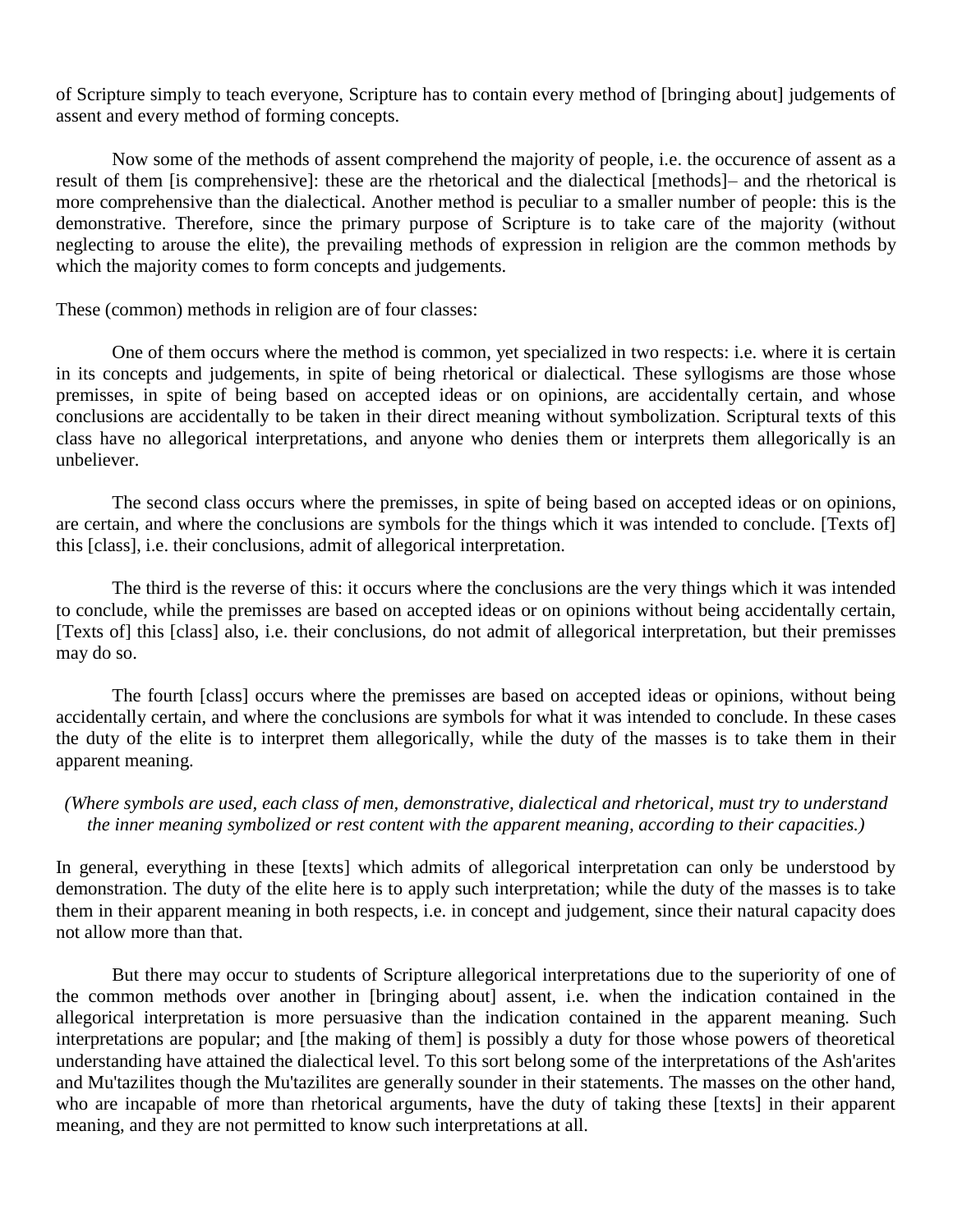Thus people in relation to Scripture fall into three classes:

One class is those who are not people of interpretation at all: these are the rhetorical class. They are the overwhelming mass, for no man of sound intellect is exempted from this kind of assent.

Another class is the people of dialectical interpretation: these are the dialecticians, either by nature alone or by nature and habit.

Another class is the people of certain interpretation: these are the demonstrative class, by nature and training, i.e., in the art of philosophy. This interpretation ought not to be expressed to the dialectical class, let alone to the masses.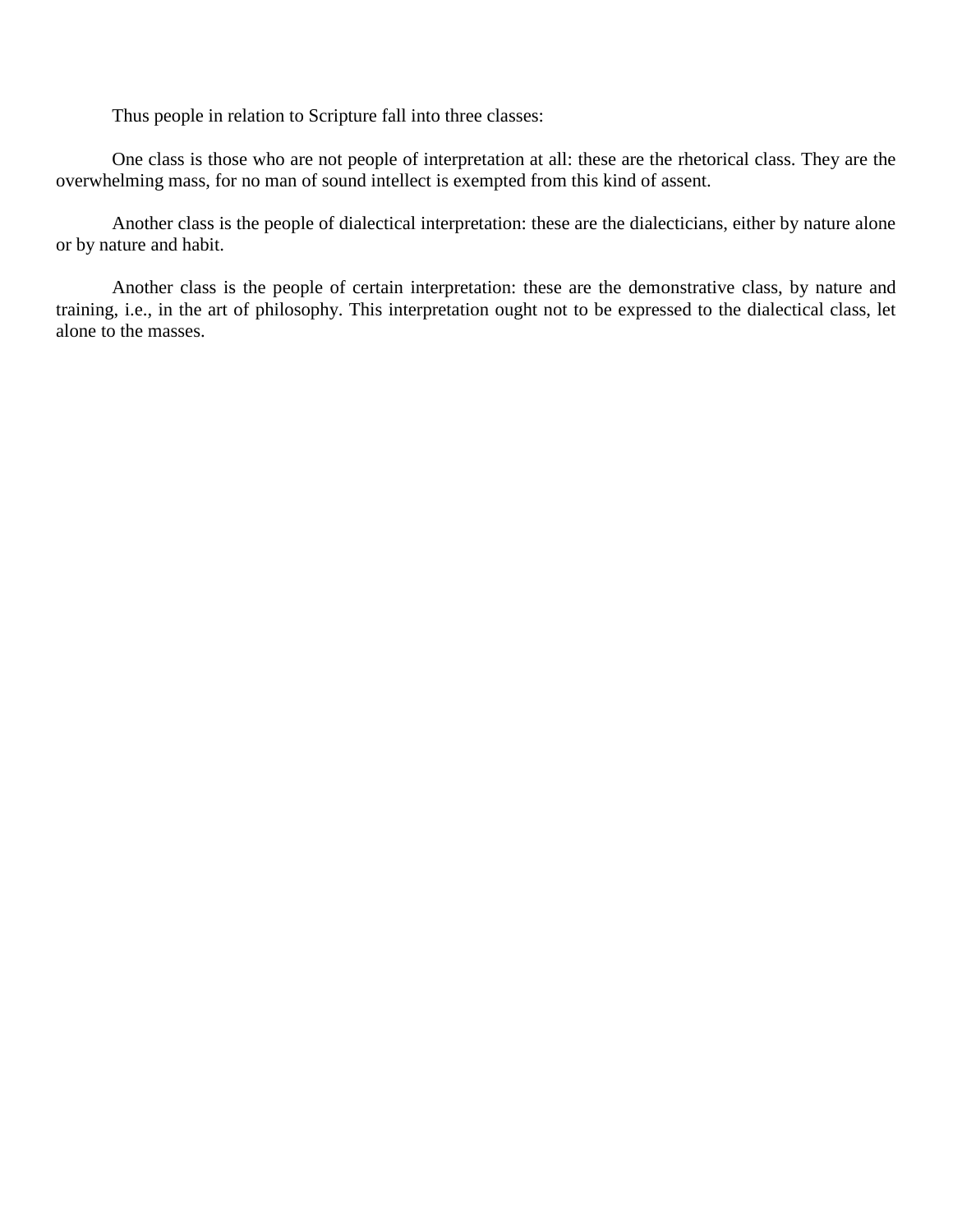*(To explain the inner meaning to people unable to understand it is to destroy their belief in the apparent meaning without putting anything in its place. The result is unbelief in learners and teachers. It is best for the learned to profess ignorance, quoting the Qur'an on the limitations of man's understanding.)*

When something of these allegorical interpretations is expressed to anyone unfit to receive them– especially demonstrative interpretations because of their remoteness from common knowledge– both he who expresses it and he to whom it is expressed are led into unbelief. The reason for that [in the case of the latter] is that allegorical interpretation comprises two things, rejection of the apparent meaning and affirmation of the allegorical one; so that if the apparent meaning is rejected in the mind of someone who can only grasp apparent meanings, without the allegorical meaning being affirmed in his mind, the result is unbelief, if it [the text in question] concerns the principles of religion.

Allegorical interpretations, then, ought not to be expressed to the masses nor set down in rhetorical or dialectical books, i.e. books containing arguments of these two sorts, as was done by Abu Hamid. They should <not> be expressed to this class; and with regard to an apparent text, when there is a <self-evident> doubt whether it is apparent to everyone and whether knowledge of its interpretations is impossible for them, they should be told that it is ambiguous and [its meaning] known by no one except God; and that the stop should be put here in the sentence of the Exalted. 'And no one knows the interpretation thereof except God'. The same kind of answer should also be given to a question about abstruse matters, which there is no way for the masses to understand; just as the Exalted has answered in His saying, 'And they will ask you about the Spirit. Say, "The Spirit is by the command of my Lord; you have been given only a little knowledge"'.

*(Certain people have injured the masses particularly, by giving them allegorical interpretations which are false. These people are exactly analogous to bad medical advisers. The true doctor is related to bodily health in the same way as the Legislator to spiritual health, which the* Qur'an *teaches us to pursue. The true allegory is "the deposit" mentioned in the* Qur'an*.)*

As for the man who expresses these allegories to unqualified persons, he is an unbeliever on account of his summoning people to unbelief. This is contrary to the summons of the Legislator, especially when they are false allegories concerning the principles of religion, as has happened in the case of a group of people of our time. For we have seen some of them thinking that they were being philosophic and that they perceived, with their remarkable wisdom, things which conflict with Scripture in every respect, i.e. [in passages] which do not admit of allegorical interpretation; and that it was obligatory to express these things to the masses. But by expressing those false beliefs to the masses they have been a cause of perdition to the masses and themselves, in this world and the next.

The relation between the aim of these people and the aim of the Legislator [can be illustrated by] a parable, of a man who goes to a skilful doctor. [This doctor's] aim is to preserve the health and cure the diseases of all the people, by prescribing for them rules which can be commonly accepted, about the necessity of using the things which will preserve their health and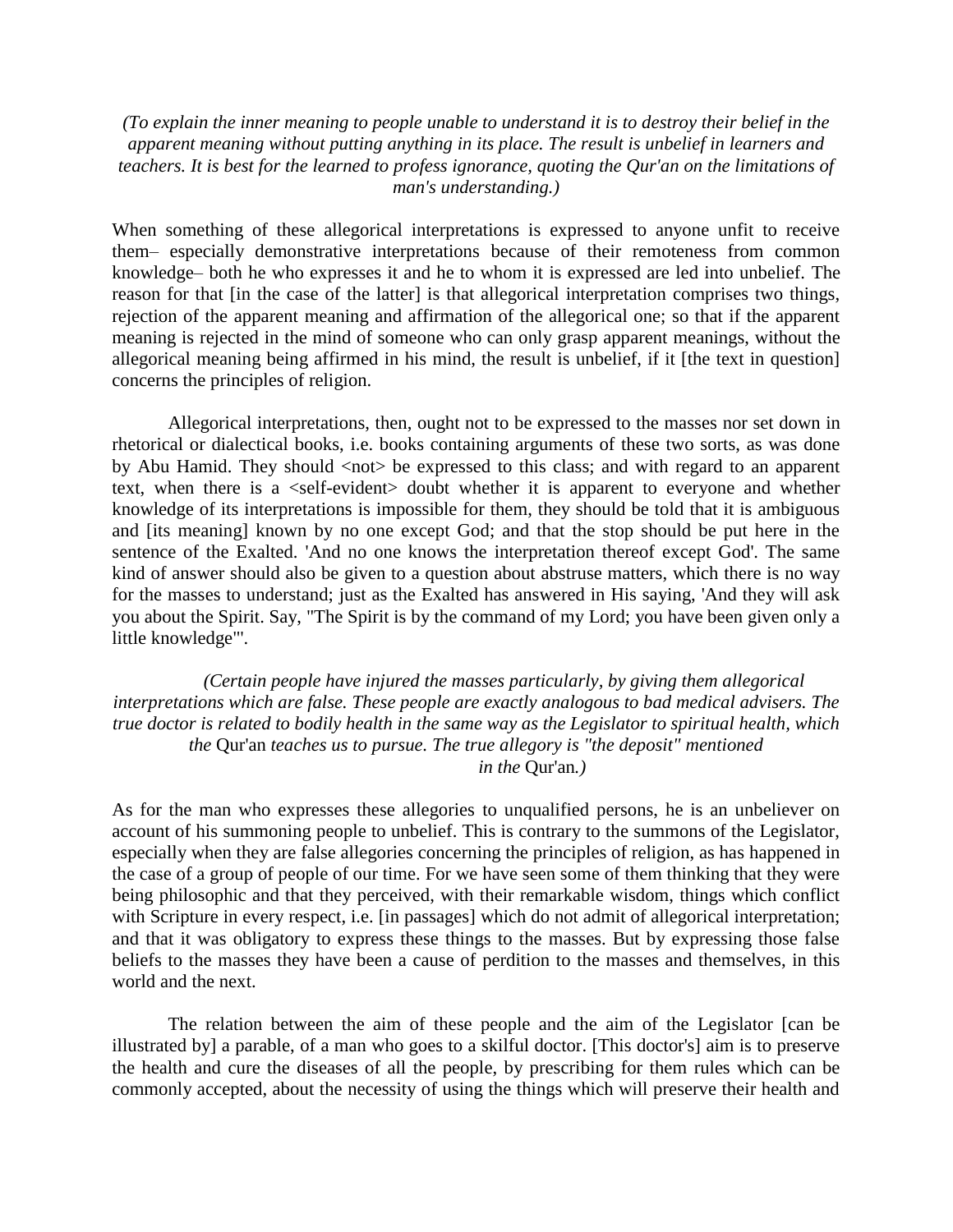cure their diseases, and avoiding the opposite things. He is unable to make them all doctors, because a doctor is one who knows by demonstrative methods the things which preserve health and cure disease. Now this [man whom we have mentioned] goes out to the people and tells them, 'These methods prescribed by this doctor for you are not right'; and he sets out to discredit them, so that they are rejected by the people. Or he says, 'They have allegorical interpretations', but the people neither understand these nor assent to them in practice. Well, do you think that people in this condition will do any of the things which are useful for preserving health and curing disease, or that this man who has persuaded them to reject what they formerly believed in will now be able to use those [things] with them, I mean for preserving health? No, he will be unable to use those [things] with them, nor will they use them, and so they will all perish.

This [is what will happen] if he expresses to them true allegories about those matters, because of their inability to understand them; let alone if he expresses to them false allegories, because this will lead them to think that there are no such things as health which ought to be preserved and disease which ought to be cured– let alone that there are things which preserve health and cure disease. It is the same when someone expresses allegories to the masses, and to those who are not qualified to understand them, in the sphere of Scripture; thus he makes it appear false and turns people away from it; and he who turns people away from Scripture is an unbeliever.

Indeed this comparison is certain, not poetic as one might suppose it presents a true analogy, in that the relation of the doctor to the health of bodies is [the same as] the relation of the Legislator to the health of souls: i.e. the doctor is he who seeks to preserve the health of bodies when it exists and to restore it when it is lost, while the Legislator is he who desires this [end] for the health of souls. This health is what is called 'fear of God'. The precious Book has told us to seek it by acts conformable to the Law, in several verses. Thus the Exalted has said, 'Fasting has been prescribed for you, as it was prescribed for those who were before you; perhaps you will fear God.' Again the Exalted has said, 'Their flesh and their blood shall not touch God, but your fear shall touch him'; 'Prayer prevents immorality and transgression'; and other verses to the same effect contained in the precious Book. Through knowledge of Scripture and practice according to Scripture the Legislator aims solely at this health; and it is from this health that happiness in the future life follows, just as misery in the future life follows from its opposite.

From this it will be clear to you that true allegories ought not to be set down in popular books, let alone false ones. The true allegory is the deposit which man was charged to hold and which he held, and from which all beings shied away, i.e. that which is mentioned in the words of the Exalted, 'We offered the deposit to the heavens, the earth and the mountains', [and so on to the end of) the verse.

#### *(It was due to the wrong use of allegorical interpretation by the Mu'tazilites and Ash'arites that hostile sects arose in Islam.)*

It was due to allegorical interpretations– especially the false ones– and the supposition that such interpretations of Scripture ought to be expressed to everyone, that the sects of Islam arose, with the result that each one accused the others of unbelief or heresy. Thus the Mu'tazilites interpreted many verses and Traditions allegorically, and expressed their interpretations to the masses, and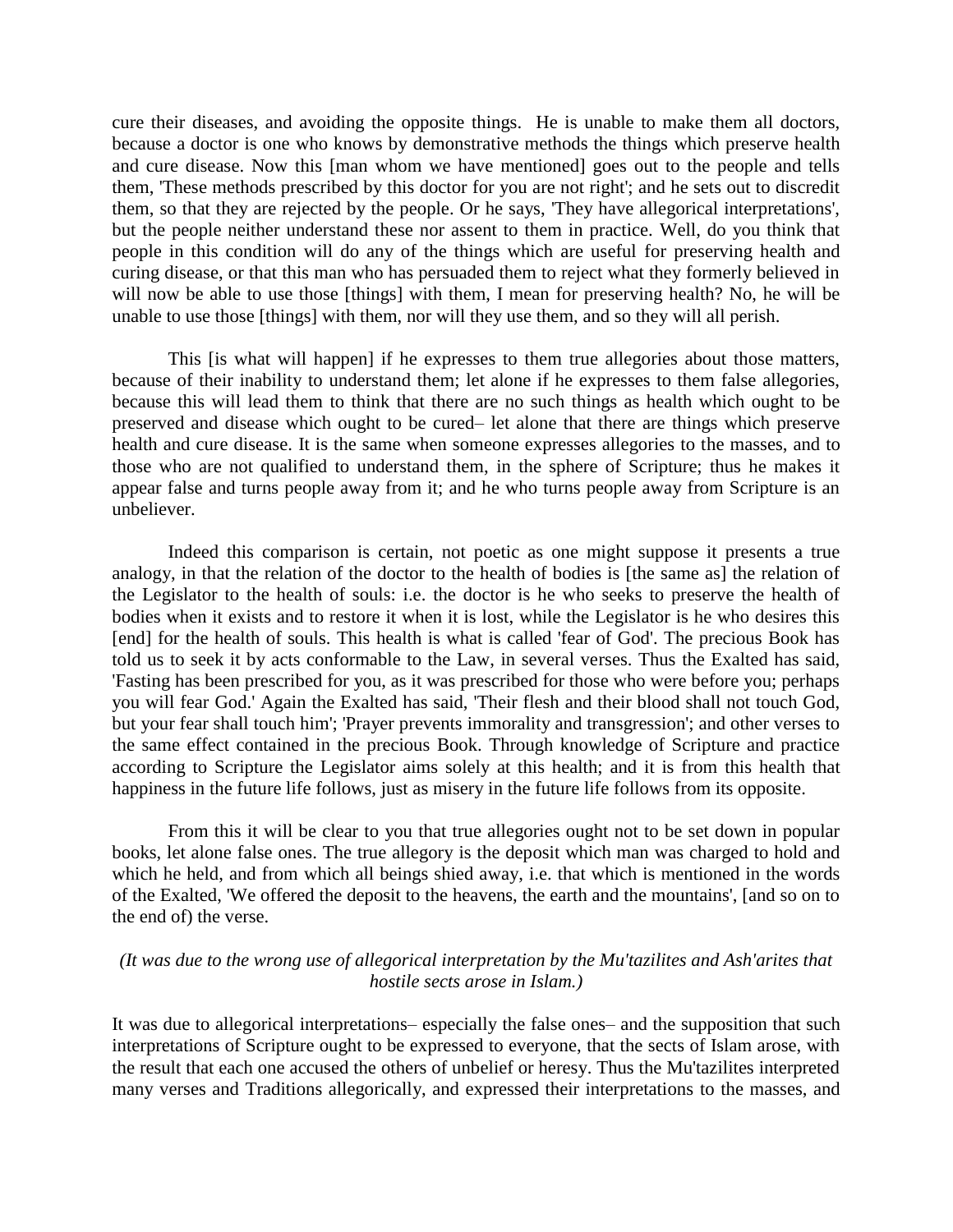the Ash'arites did the same, although they used such interpretations less frequently. In consequence they threw people into hatred, mutual detestation and wars, tore the Scriptures to shreds, and completely divided people.

In addition to all this, in the methods which they followed to establish their interpretations they neither went along with the masses nor with the elite: not with the masses, because their methods were  $\leq$  more $\geq$  obscure than the methods common to the majority, and not with the elite, because if these methods are inspected they are found deficient in the conditions [required] for demonstration, as will be understood after the slightest inspection by anyone acquainted with the conditions of demonstration. Further, many of the principles on which the Ash'arites based their knowledge are sophistical, for they deny many necessary truths such as the permanence of accidents, the action of things on other things, the existence of necessary causes for effects, of substantial forms, and of secondary causes.

*(The proper methods for teaching the people are indicated in the* Qur'an, *as the early Muslims knew. The popular portions of the Book are miraculous in providing for the needs of every class of mind. We intend to make a study of its teachings at the apparent level, and thus help to remedy the grievous harm done by ignorant partisans of philosophy and religion.)*

It may be asked: 'If these methods followed by the Ash'arites and other theorists are not the common methods by which the Legislator has aimed to teach the masses, and by which alone it is possible to teach them, then what are those [common] methods in this religion of ours?' We reply: They are exclusively the methods set down in the precious Book. For if the precious Book is inspected, there will be found in it the three methods that are available for all the people, <namely> the common methods for the instruction of the majority of the people and the special method, And if their merits are inspected, it becomes apparent that no better common methods for the instruction of the masses can be found than the methods mentioned in it.

Thus whoever tampers with them, by making an allegorical interpretation not apparent in itself, or [at least] not more apparent to everyone than they are (and that [greater apparency] is something nonexistent), is rejecting their wisdom and rejecting their intended effects in procuring human happiness. This is very apparent from [a comparison of] the condition of the first believers with the condition of those who came after them. For the first believers arrived at perfect virtue and fear of God only by using these sayings [of Scripture] without interpreting them allegorically; and anyone of them who did find out interpretation did not think fit to express it [to others]. But when those who came after them used allegorical interpretation, their fear of God grew less, their dissensions increased, their love for one another was removed, and they became divided into sects.

So whoever wishes to remove this heresy from religion should direct his attention to the precious Book, and glean from it the indications present [in it] concerning everything in turn that it obliges us to believe, and exercise his judgement in looking at its apparent meaning as well as he is able, without interpreting any of it allegorically, except where the allegorical meaning is apparent in itself, i.e. commonly apparent to everyone. For if the sayings set down in Scripture